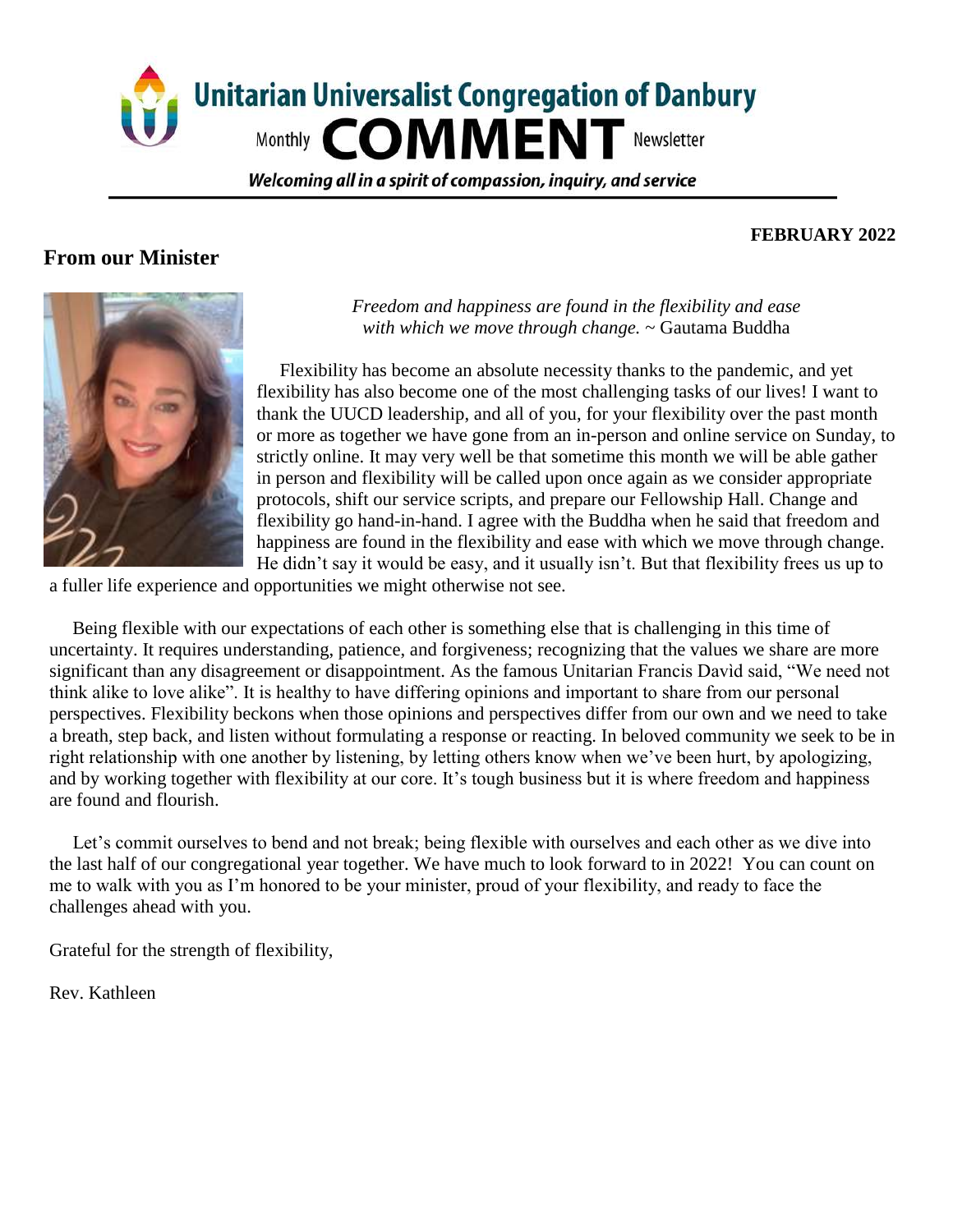#### *Our Mission Statement:*

*The Unitarian Universalist Congregation of Danbury is an open religious community that welcomes a diversity of people, ideas and beliefs. We celebrate together that which is good in life, and offer comfort and care in times of need. With others, we work to create a just society and a sustainable Earth. We stand as a beacon for independent thought, and encourage lifelong spiritual and intellectual exploration. - Adopted by this congregation May 16, 2008* 

The Unitarian Universalist Congregation of Danbury is a UUA designated "Welcoming Congregation." Our congregation is welcoming to people who are gay, lesbian, bisexual, and transgender. The Welcoming Congregation program is consistent with our first UU principle in which we covenant to affirm and promote the inherent worth and dignity of every person. We welcome all – regardless of age, race, disability, ethnicity, immigration status, sexual orientation, religious background, or political affiliation – factors that can separate people in our larger culture.

| <b>Current Board of Trustees</b> |                                |                       |  |  |  |
|----------------------------------|--------------------------------|-----------------------|--|--|--|
| Co-President                     | Michele Cousens                | 203-223-1036          |  |  |  |
|                                  |                                | mcousens7@comcast.net |  |  |  |
| Co-President                     | Margaret Henderson             | 314-518-1412          |  |  |  |
|                                  |                                | ravenhen@gmail.com    |  |  |  |
| Secretary                        | Samantha McCoy                 | 203-270-9954          |  |  |  |
|                                  | samantha.ligon.mccoy@gmail.com |                       |  |  |  |
| Treasurer                        | Marie Dupree                   | 203-947-1001          |  |  |  |
|                                  | treasurer@uudanbury.org        |                       |  |  |  |
| Trustee                          | Debra Oria                     | 203-240-9461          |  |  |  |
|                                  | debraoria@sbcglobal.net        |                       |  |  |  |
| Trustee                          | Peter Horton                   | 914-522-8154          |  |  |  |
|                                  | hortonpsh@yahoo.com            |                       |  |  |  |
| Trustee                          | Diane Purvis                   | 914-450-4030          |  |  |  |
|                                  | dianehpurvis@gmail.com         |                       |  |  |  |

| Minister:                                            | Rev. Dr. Kathleen Rudoff    |  |  |
|------------------------------------------------------|-----------------------------|--|--|
|                                                      | minister@uudanbury.org      |  |  |
| Director of Religious Education: Sierra-Maria Gerfao |                             |  |  |
|                                                      | dre@uudanbury.org           |  |  |
| Music Director:                                      | Jerry Phelps                |  |  |
|                                                      | musicdirector@uudanbury.org |  |  |
| Office Manager:                                      | Sherry Kyriacou             |  |  |
|                                                      | officemanager@uudanbury.org |  |  |

**Deadline for the March** *Comment –* **Friday, February 18th .** 

#### **Contact names in the February** *Comment:*

**Gale Alexander: 860-350-4915 [rabbatnet@aol.com](mailto:rabbatnet@aol.com) Val Cochrane: 203-791-1378 [vcsew.what@gmail.com](mailto:vcsew.what@gmail.com) Bruni Edwards: 404-421-4018 [Bruni30@hotmail.com](mailto:Bruni30@hotmail.com) Karen & Joe Gillotti: 203-730-9440 [joekarengillo@yahoo.com](mailto:joekarengillo@yahoo.com) Margaret Henderson: 314-518-1412 [ravenhen@gmail.com](mailto:ravenhen@gmail.com) Mary Ann Kulla: 203-792-3426 [kophoto2@hotmail.co](mailto:kophoto2@hotmail.co) Judy Lacker: 914-715-2122 [Judylacker48@gmail.com](mailto:Judylacker48@gmail.com) Jane Leff: 203-438-7205 [Ctdemfem22@gmail.com](mailto:Ctdemfem22@gmail.com) Gary Mummert: 202-957-8311 [gmum4530@gmail.com](mailto:gmum4530@gmail.com) Douglas Parkhurst: 802-368-7164 [Dpark127@aol.com](mailto:Dpark127@aol.com)**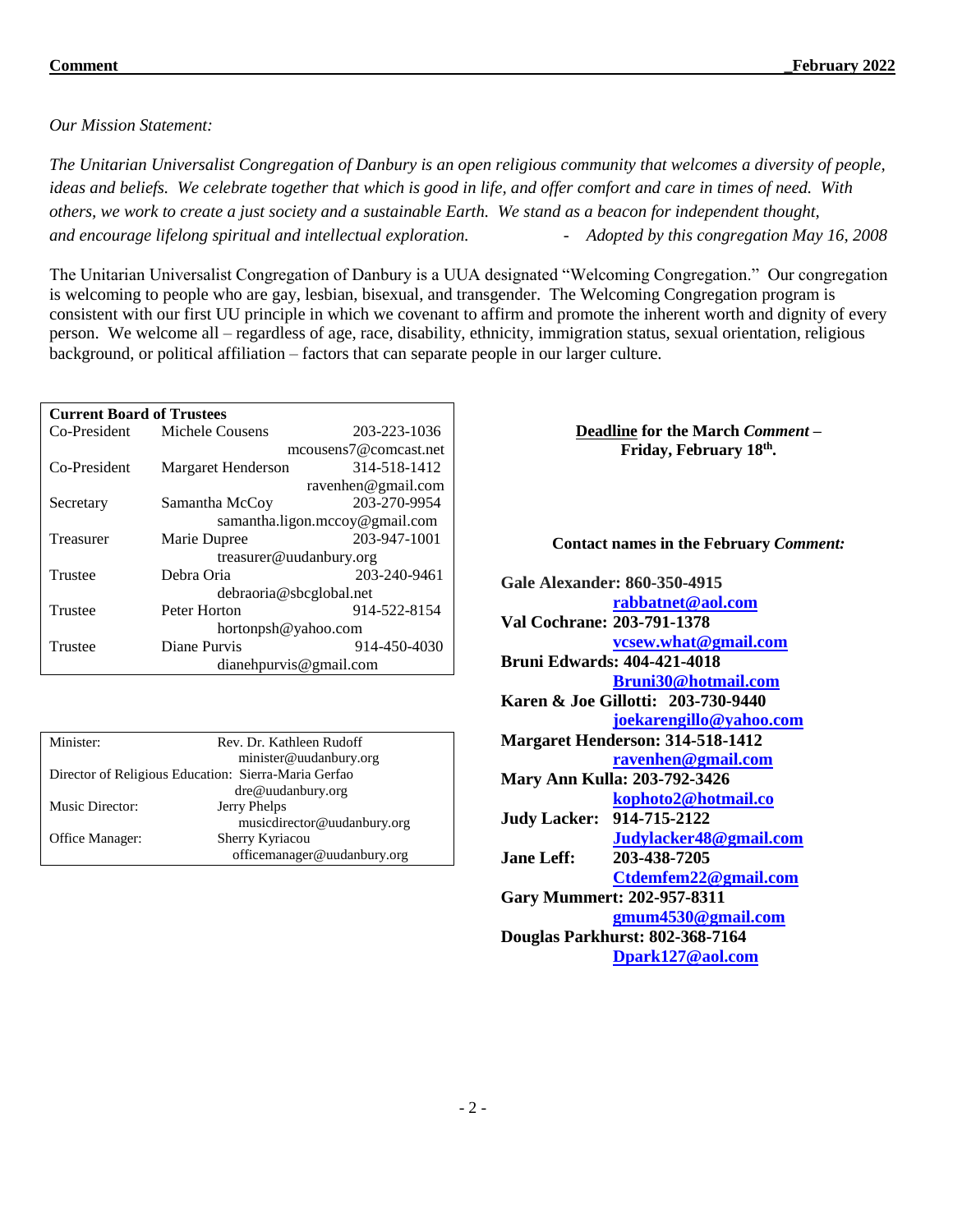#### **February Services – One Service at 10:00 a.m.**

**Sunday, February 6th The Importance of Black History: Don't Abandon the Idea John Cherry** John Cherry is a native Danburian and has lived here most of his life. He is a retired elementary school teacher who taught for thirty-six and one half years. He has been active in the community: serving on the Board of the Danbury Music Centre for several years and working with Harambee, a youth organization, he was on the Board of Directors for the Community Action Agency of Western Connecticut and is still a member of the Danbury Cultural Commission. John enjoys traveling, reading and collecting just about everything. His favorite purchases are those related to Black History. He is thankful for this opportunity and hopes that you find value in the comments he will be sharing. This service is sponsored by our 8th Principle Action Group.

#### **Sunday, February 13th**

**Seeing The World In Gasps Rev. Dr. Kathleen A. Rudoff** When our lives feel overwhelmed with crises arising from our own personal circumstances, as well as chaos around the globe, we often wind up viewing the world through a narrowed lens and gasping for breath. How long can we keep this up, and how can we see and breathe fully again? Start with the knowledge that we are in this together and commit to supporting one another.

#### **Sunday, February 20th**



Flowing in the Stream<br>
Rev. Dr. Susan Rak One of the Four Immeasurables in Buddhist teaching is "Equanimity" - being in the middle of it all and cultivating a sense of balance. So we begin here to find a way to live with and through the instability that so often characterizes our lives.

The Reverend Dr. Susan Veronica Rak has been a Unitarian Universalist since the early 1970's and Unitarian Universalist Minister since 1996. She earned her Masters of Divinity at Lancaster Theological Seminary in Lancaster PA, and received a Doctor of Ministry from Meadville-Lombard Theological School (Chicago IL). Rev. Susan has served our faith as interim and settled minister in the greater New York and Philadelphia area. She also was the UUA Program Consultant for the Joseph Priestley District (1997-2001) and prior to that,

worked as a UU religious educator for 15 years. She continues her volunteer work in support of Unitarian Universalism by serving as President of the UU Retired Ministers and Partners Association. She and her spouse, Dr. Mary Chinery (Dean of the School of Arts & Sciences, Georgian Court University, Lakewood NJ) reside in Asbury Park NJ.

#### **Sunday, February 27th**

**I Doubt It** Rev. Dr. Kathleen A. Rudoff

To doubt is to question and that is a part of the free and responsible search for truth and meaning that we affirm and promote as our 4<sup>th</sup> Principle as Unitarian Universalists. Our focus is the question, not the answer. Let's claim our heritage as doubters!



 **Pathway to Membership Class with Rev. Kathleen**

Sunday, February  $27^{th} - 11:00$  a.m.  $- 12:30$  p.m. via Zoom.

In this workshop, you will...

- Learn about Unitarian Universalism
- Discover what UU Danbury can offer you
- Receive information about how to become a member

Please contact **Bruni Edwards** to receive Zoom link to attend this class. If you are interested but can't make that date, please contact Bruni or Rev. Kathleen.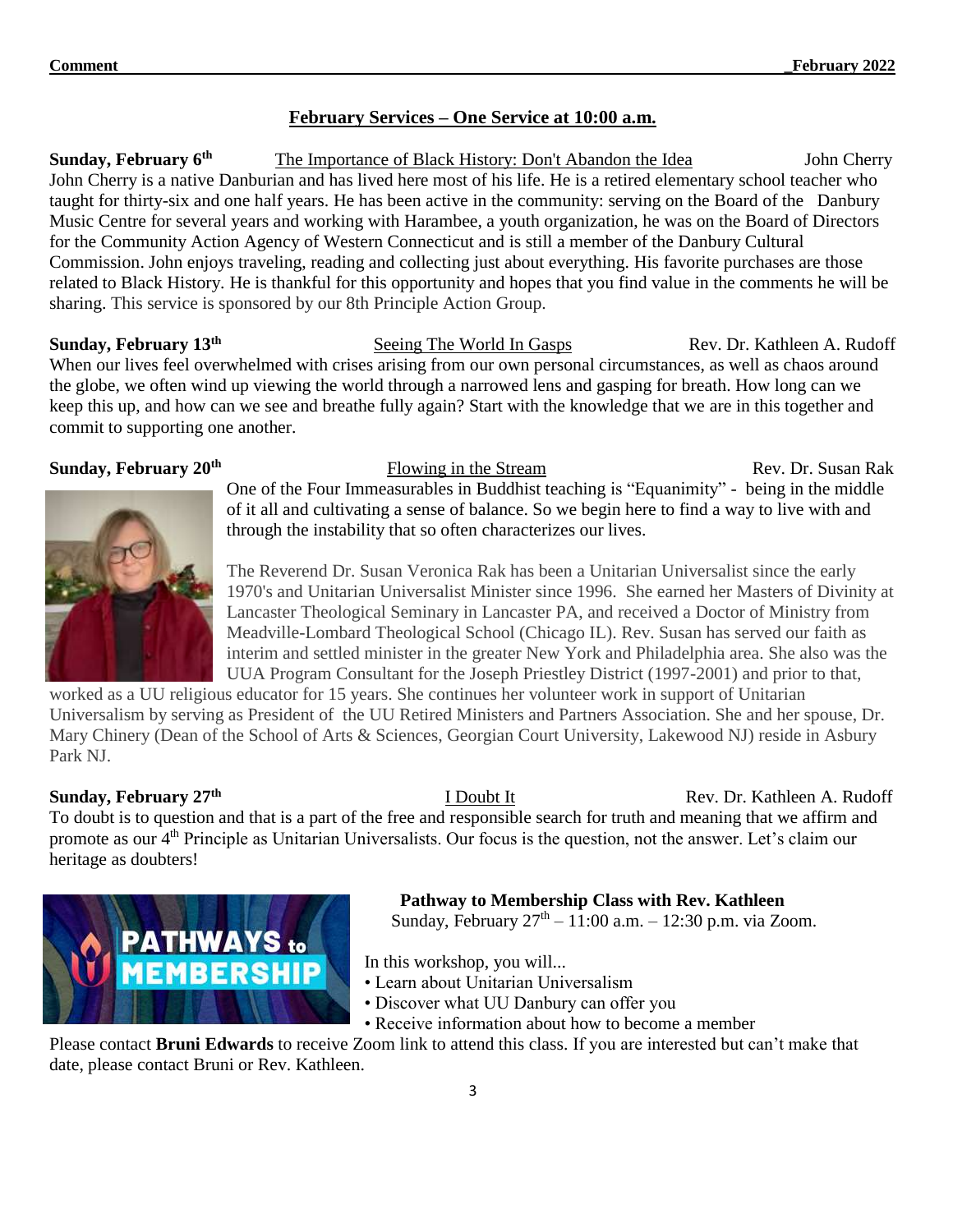# **Questions for the Minister**

For the remainder of this congregational year, Rev. Kathleen will answer a question that has been frequently asked by members of the congregation. This month the question is "What do you do with all your free time since you're not a full-time minister?"



*This is a great question and I'm glad to have the opportunity to answer it and offer an explanation on what it means to be a your half-time consulting minister. I am contracted to provide two Sunday services a month, and am responsible for overseeing and helping the Sunday Services Ministry Team organize all Sunday services throughout the congregational year. I'm also committed to attending monthly standing committee meetings, supervising UUCD staff, providing pastoral care, working with the Membership Team, and supporting stewardship efforts. UUCD is not the only ministry that I am engaged in. I'm also on the faculty of Claremont Lincoln University; teaching in the Peace and Social Justice Masters degree program, as well core courses in mindfulness and inquiry. As you might imagine, my free time is not abundant!* 

*In an effort to stay within the hours of my half-time contract moving forward, I have designated Sunday, Tuesday, and Wednesday as my UUCD ministry days. This will mean that it may take a day or two for me to reply to your email or phone call, and I will generally not be available for meetings on other days of the week. But, of course, when urgent and emergency situations arise I make exceptions to my schedule. I realize that having a half-time minister means less accessibility and availability than may be optimum, but I hope this explanation provides some clarification and gives some food-for-thought for UUCD's future. Please feel free to reach out with other questions, concerns, and suggestions. I love hearing from you!*

# **Rev. Kathleen Announces Last Call for the Credo Challenge – Will you take it?**



In last month's *Comment* I challenged you to listen to your heart to discern and discover your truth in this moment of your life, and then tell the story of your truth in a *This I believe* statement. It's what we ask our youth to do when they complete their Coming of Age program! My colleague, Rev. Sarah Gibb Millspaugh, has said, "A credo is a snapshot of your values, faith, identity, and belief at one point in time. As Unitarian Universalists, we understand that your religious ideas will evolve throughout your life. It is understood by all that your credo is simply an expression of where you are now and not for all time." I'm encouraging you to do this because it's

part of the responsible search for truth and meaning that we affirm and promote in our fourth principle. If you choose to take this challenge but do not wish to share your credo with me, please just email me and let me know you're doing it so you can be counted among those courageous people who respond to the challenge! The deadline for receiving your credo is February 20<sup>th</sup>.

In an effort to assist you in this challenge, I will hold a Zoom session on Tuesday, February 8th, 7:30-8:15 **p.m.** for anyone that would like some guidance on how to get their credo writing started. If you'd like the link for this session, please email me at [minister@uudanbury.org.](mailto:minister@uudanbury.org) You can do this!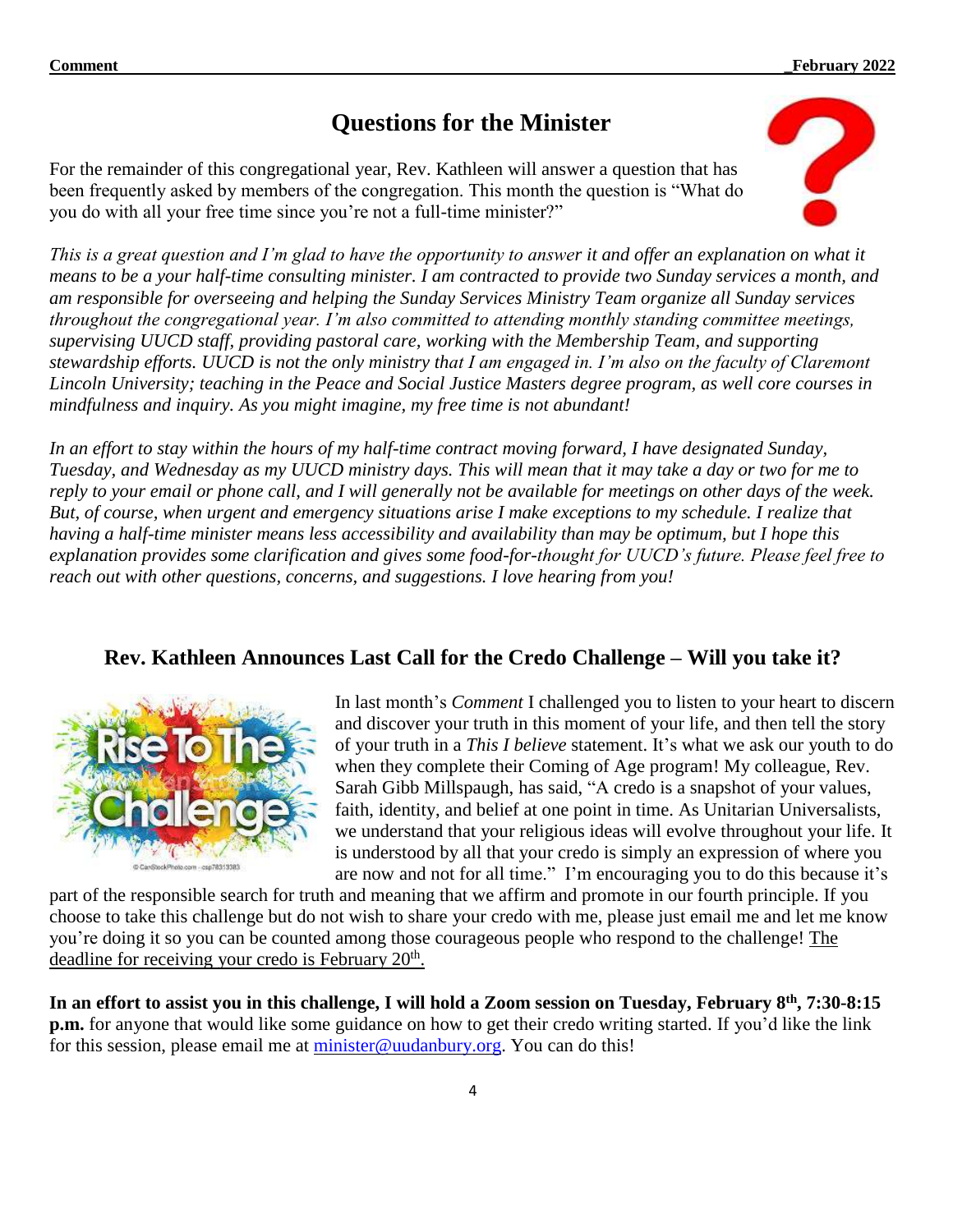# **Notes on Two Hundred Years (and More)**

by Douglas H. Parkhurst

A rather curious headline appeared above a story on page one of the Waterbury (CT) Evening Democrat on Thursday, February 14, 1889. It read "One Preacher Less in the Family." The story: "Danbury, Conn., Feb.14. - The sudden disappearance of the Rev. W.J. Crosley, pastor of the Universalist church, is as much a mystery as ever. He left Danbury Sunday night, taking with him much property belonging to his wife, who is also a Universalist preacher of some note. He had tendered his resignation as pastor of the church and had collected \$100 back salary due him. His wife procured an attachment of \$2,000 against him, which covers what property he left....Crosley was last seen boarding the Washington express train bound west."

The Rev. William J. Crosley and family came to Danbury in 1887. At that time the Universalist Church was located on Liberty Street, a little east of and opposite Delay Street in the center of town. Born in 1845 in Ohio, William Crosley was the brother of two Universalist ministers and husband of a third. A farmer early in life he began preaching around 1867 after service in the 34<sup>th</sup> and 36<sup>th</sup> Regiments Ohio Volunteer Infantry during the Civil War. Crosley attended Canton Theological School in Canton, New York, and was ordained in 1870. During his ministerial career, besides Danbury, Rev. Crosley served Universalists in New Hampshire, Ohio, and Indiana. He was described as "a studious and faithful man, performing his work handicapped by a retiring disposition; a devoted pastor over several parishes in Ohio. There was no stain upon his name nor character." A year after leaving Danbury he was serving a parish in Ohio. William Crosley left the Universalist ministry around 1897 after more than twenty-five years of service.

The Rev. Charlotta (Lotta) Davis Crosley was born in Ohio in 1848. She married Sampson Gath, a Civil War veteran, in 1867; this marriage ended with the death of her husband within a year. In 1870 she married William J. Crosley. She was the mother of two sons, one by Gath and one by Crosley. Lotta Crosley attended Western College in Oxford, Ohio, began preaching in the mid-1870s, and was ordained in Ohio in 1879. Records show Rev. Lotta Crosley supplied the pulpit part-time at the Long Ridge Universalist Society (which building is the present-day home of St. Francis Episcopal Church in the northern part of Stamford) while residing in Connecticut. Perhaps she preached in Danbury as well though we do not have documentation of this. During her long career Rev. Crosley also served parishes in Ohio, Indiana, and Colorado. It was said of Lotta Crosley, "No woman in Ohio was better known for her good works.... She had spoken to rich and poor. She had gone into palaces and hovels. She had carried the divine word into the house of law-makers and behind prison walls....There was a welcome for her everywhere."

What happened between this couple in February of 1889? Did personal differences, financial pressures, or occupational stress became too much? We don't know for sure beyond what appears to have been a family split. We can infer that divorce followed the Crosleys' departure from Danbury. William Crosley married again, in Iowa, in 1895. By 1900 he and his second wife, Frances, were living in Arkansas where William owned a farm. He died in Arkansas in 1907 and was buried there. Moving back to Ohio, Lotta Crosley continued in the Universalist ministry for the rest of her life. She died in West Virginia in 1917 while on a trip to supply a pulpit. She was laid to rest in Ohio, next to her first husband Sampson Gath.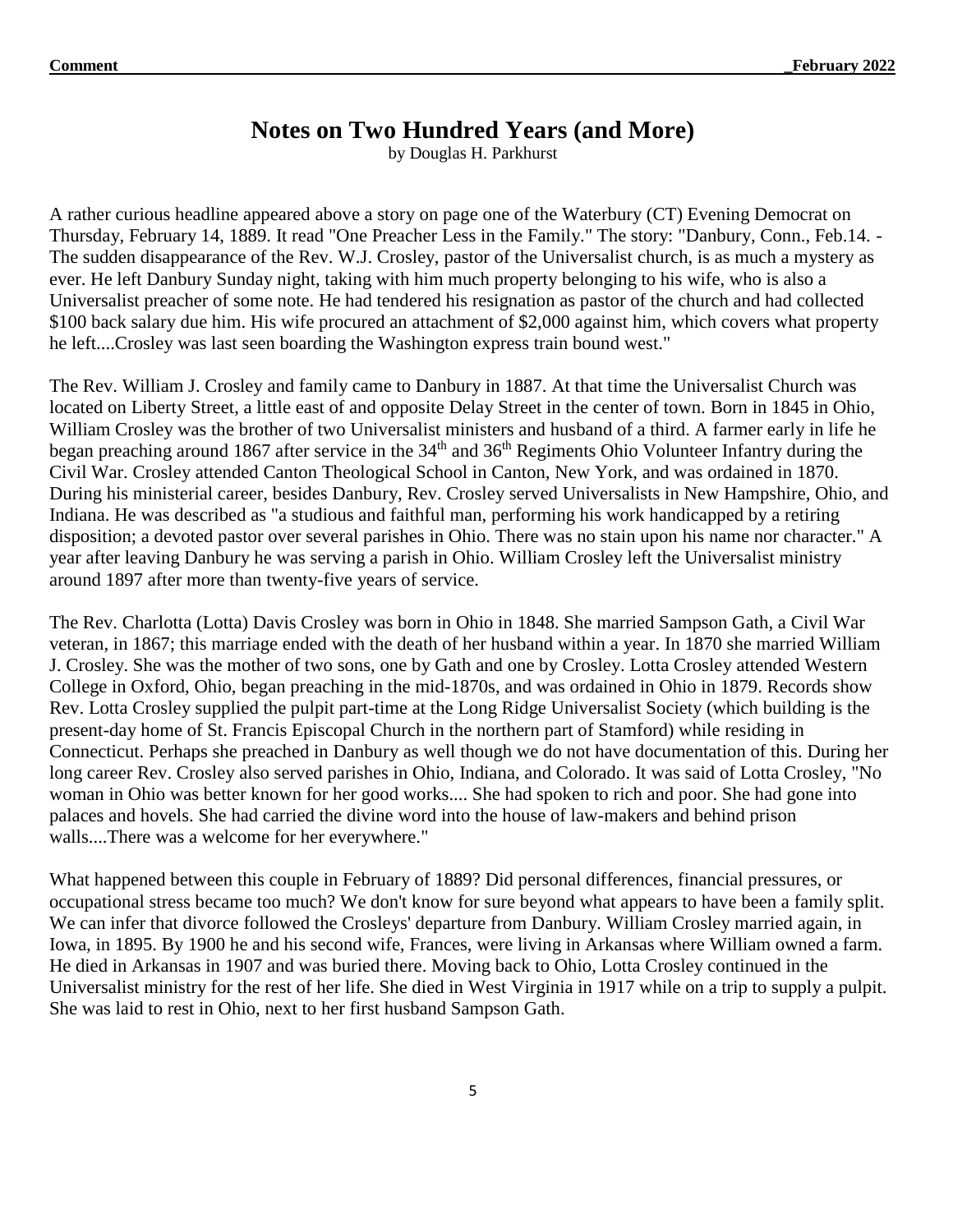# **From the Board of Trustees**

by Margaret Henderson, Co-President



### **February's Focus for the Board of Trustees: Inclusivity**

A friend of mine who knew calligraphy once made a lovely card for me at this time of year that said, "Tra-la, it's February, the lusty month of February!" Here's to the dead of winter!

Hopefully by the time you read this covid numbers will be trending down and the Board will be planning how we can safely re-gather in person on Sunday mornings. In the meantime, we've been working on inclusivity. You will soon notice new signs for the

restrooms in Fellowship Hall that are more welcoming to people who don't fit the traditional binary gender categories. This is an example of what happens when we ask, "We say we are a Welcoming Congregation. What is the experience of marginalized individuals when they come to our services?" Seeing restrooms right after you come in that say "Men" and "Women" implies that we think this covers everyone, when we know it doesn't. One Board member recently described their pain when they saw a special public restroom designated for transgender people with a sign that said, "Please ask for key." This is how some people come to feel pushed to the margins of our society.

This month several of our greeters from the Membership Team will attend an online UUA workshop on "Widening the Welcome: How to build the beloved community by being inclusive of all." The goal is to make sure that friends and visitors are receiving our message of welcome when they first enter the door.

The 8<sup>th</sup> Principle Action Group, which meets on the first Tuesday of each month, is currently exploring two questions: How successfully are we avoiding microaggressions throughout our congregation? And how can we build our skill at de-centering whiteness? Look for discussions on these topics in the upcoming months.

We also continue our work to protect voting rights. Lynn Taborsak is once again coordinating a postcard campaign in conjunction with Common Cause. For details contact Lynn. And see the separate article on page 10 about Saturday morning protests to support the John Lewis Voting Rights Act in Congress.

In other business the Safe Congregations Team is planning a walk-through of our facilities with the police, to make sure we're doing all we can to protect both people and property.

Finally, I offer my best advice for how to get through February:

- Keep busy
- Look for opportunities to practice compassion
- Eat lots of soup
- Hang on till spring!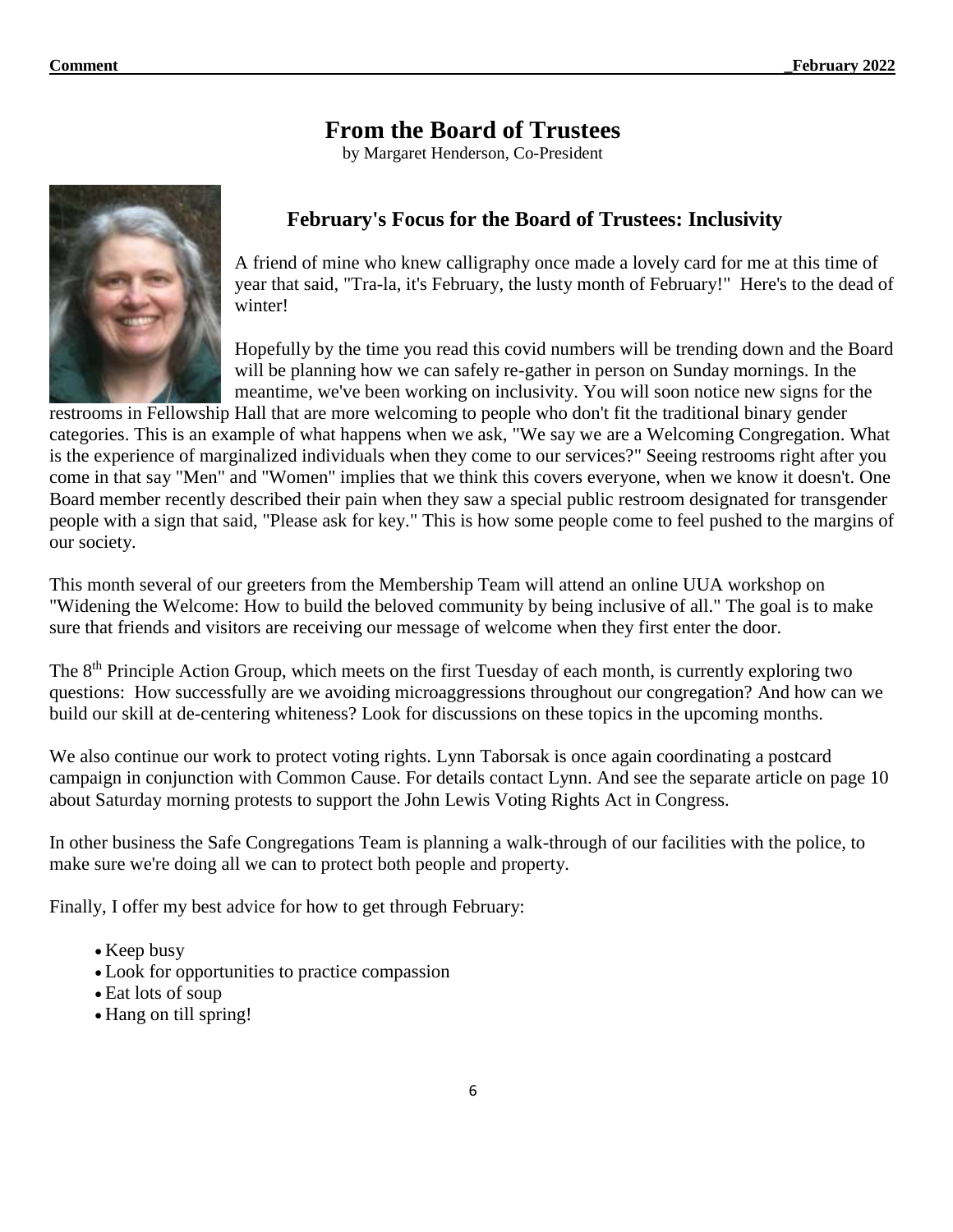

by Sierra-Marie Gerfao, Director of Religious Education for Children and Youth

#### **Upcoming In Children and Youth Religious Education (RE):**

We look forward to returning to in-person services and simultaneous indoor Religious Education. We anticipate this return to take place sometime this month. The following is based on a return mid-month and is subject to change.

- **February 6:** Family Dinner on Zoom
- February 13: "Share the Love" Drive-Through
- **February 20:** Regular Religious Education programming
- **February 27:** Regular Religious Education programming AND Mystery Buddies starts

#### **Participate in "Share the Love Sunday"!**

All ages of adults and children are invited to participate in this special event on **Sunday, February 13th , 11:30 a.m. - 12:30 p.m.** In advance, participants will receive small laminated paper hearts, a sharpie to use for writing on the laminated hearts, and some ideas about how to write short messages of encouragement on the hearts.

On Sunday the  $13<sup>th</sup>$ , come by the congregational parking lot anytime between 11:30 a.m. and 12:30 p.m. Please wear a mask and bring your laminated hearts; food pantry donations of non-perishables and toiletries; and financial donations for Danbury-area organizations that directly serve the community, such as the Danbury Women's Center (you will receive a list of these organizations in advance).

Leave some hearts with encouraging messages, take a heart with an encouraging message home with you, and leave food and financial donations for good causes. Any encouraging messages that don't go home with participants will go with the food to the food pantry, for either staff or community members, or to the children's hospital.

If you plan to participate, please **RSVP by February 5 th** to Sierra-Marie at [dre@uudanbury.org.](mailto:dre@uudanbury.org) You can write an email to the same address to nominate an area organization for donations.

#### **Mystery Buddies is Back!**

Last year we offered a postcard exchange between kids and young adults in pairs who got to know each other over a four-week period of exchanging notes without knowing one another's identities. After our final postcard exchange, we held a celebratory event in which mystery buddies learned one another's identities. This year, we are doing the same with kids and congregational elders. All participants will receive a postcard kit with everything they need to participate. Mystery Buddies will run from February 27<sup>th</sup> through our celebratory event on March 27th. If you'd like to learn more or find out how you can participate, please reach out to Rev. Kathleen or contact Sierra-Marie at dre at uudanbury dot org.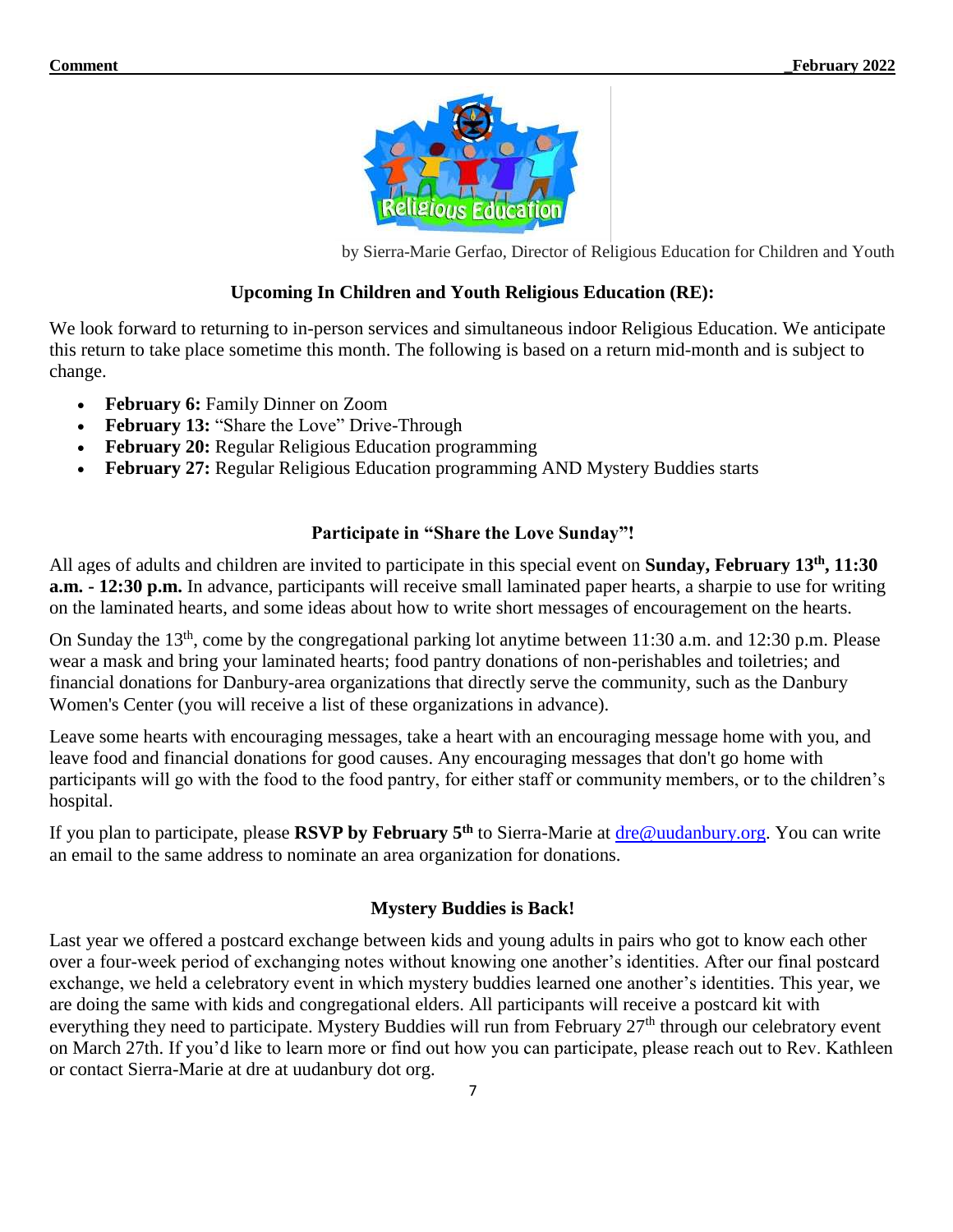#### **From Our Director of Religious Education For Children and Youth**



Dear Congregation,

One of the things you may remember me saying repeatedly last year while we were having services online-only is "children are always in the room." Computer, tablet, and phone cameras don't necessarily show us who is in the room, so it felt important that we regularly reminded ourselves of the presence of children who may have been off-screen.

Thinking of who could be in the room isn't simply a practice that is good when we are online, however. You may also recall me saying that my colleague CB Beal teaches a concept called ["preemptive radical inclusion"](https://justiceandpeaceconsulting.com/preemptive-radical-inclusion/) that involves the idea that justice and

equity require us to assume that everyone is present all the time.

For example, it does not produce justice and equity to wait until someone with a visible disability shows up before we ensure accessibility. It does not produce justice and equity to wait to give people an opportunity to tell us the correct pronouns to use for them until we've made the mistake of using the wrong pronouns. And if I, as a white minister who guest preaches once a month in a number of majority-white congregations in New England, write a sermon about racial justice with the assumption that only white people will be in the room, I am not fostering justice and equity. Of course, there are many more examples we could consider.

As we again prepare ourselves to return to a multiplatform set of Sunday experiences, it is a good time to remind ourselves that ministering according to our shared values requires us to presume that everybody is always in the room. This reminder will be well-situated in the moment as we are challenged once again by our multiplatform reality to consider that there are people participating online (with others in the room) and people participating inperson.

This also means that there are always newcomers. Here is an example of a simple way that keeping this in mind changes how we operate. You may have noticed that I rarely use abbreviations, and that when I do, I make sure there is a note in parentheses indicating what the abbreviation stands for. For instance, I don't often say "UUCD" when I am talking about the Unitarian Universalist Congregation of Danbury. I don't often say "RE" when I am talking about Religious Education programming. (In fact, I tend to talk about activities, ministries, classes, groups, and *programs* for children and teens, rather than using the more insider term "Religious Education," which is a lifelong endeavor not specific to children and youth in any case.)

I wonder if there are ways you are practicing Preemptive Radical Inclusion, even if you didn't before realize it. I wonder if there are ways you could imagine the practice of Preemptive Radical inclusion shifting or transforming our community life. What if, for instance, we keep on assuming that children are always in the room even if we don't see them in the fellowship hall? What if we assume that there is not one developmental experience (or "stage") represented in the congregation when we gather for any purpose?

Warmly, Sierra-Mari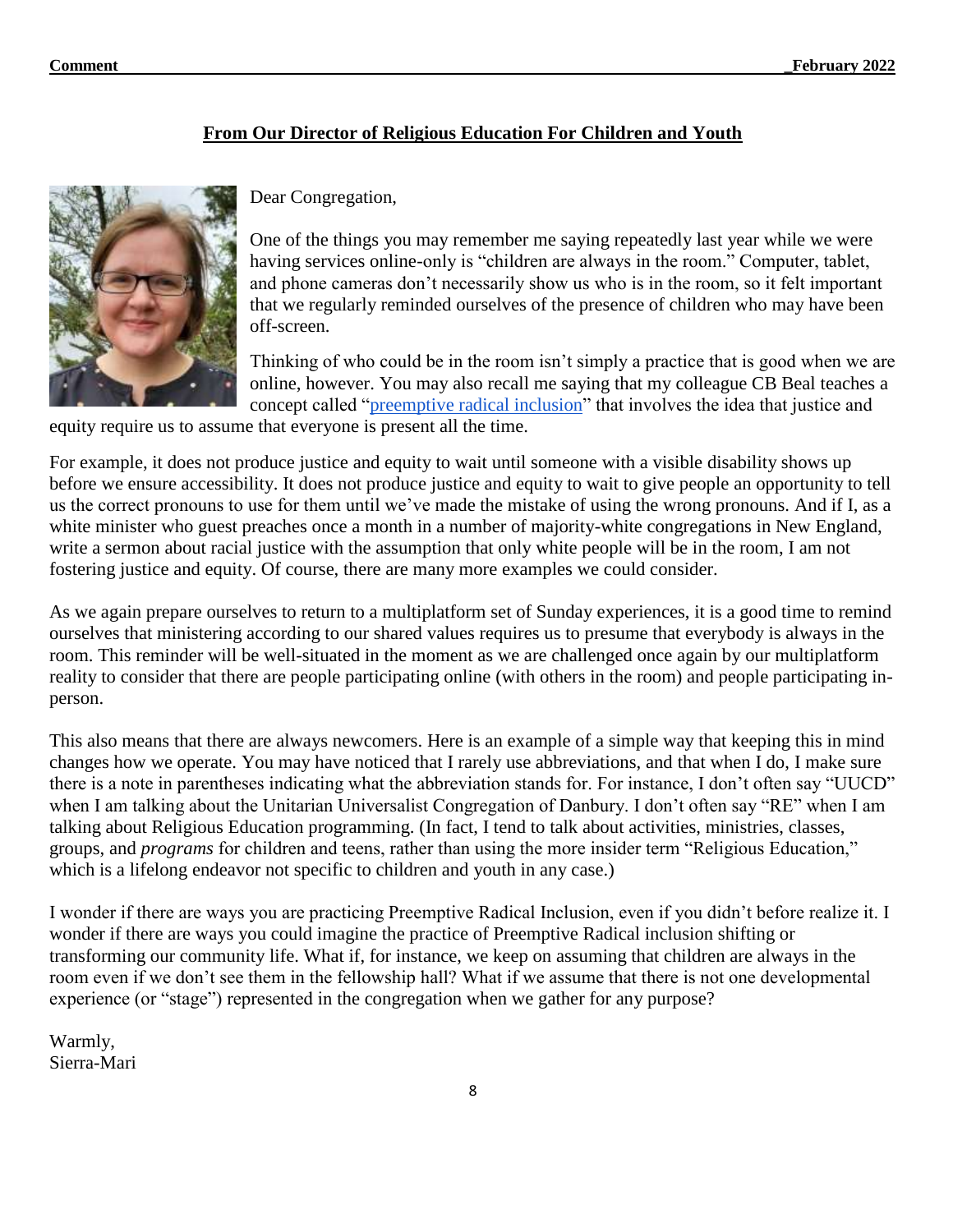# **Comment \_February 2022**

# From the *Finance Team*

**UU Danbury** 

**Fiscal Oversight Dashboard** 

Second Quarter 2021-22

# **Trend Analysis - Current Operating Budget**

|                         |                   |            | 2020 YTD   | 2019 YTD  |
|-------------------------|-------------------|------------|------------|-----------|
| 07/01/2021 - 12/31/2021 | <b>YTD Actual</b> | YTD Budget | Actual     | Actual    |
| <b>Total Revenue</b>    | \$155,407         | \$122,615  | \$120,853  | \$140,601 |
| <b>Total Expenses</b>   | \$135,461         | \$135,938  | \$124,852  | \$115,801 |
| Surplus (Deficit)       | \$19,946          | (\$13,322) | ( \$3,999) | \$24,800  |

# Paid Pledges / Other Income

| 07/01/2021 - 12/31/2021                      | <b>YTD Actual</b> | <b>YTD Budget</b> | 2020 YTD<br>Actual | 2019 YTD<br>Actual |
|----------------------------------------------|-------------------|-------------------|--------------------|--------------------|
| Paid Pledges (for current<br>year)           | \$93,622          | \$79,214          | \$87,221           | \$99,204           |
| Paid Pledges (for previous<br>year)          | \$8,125           | \$0               | \$3,645            | \$5,812            |
| Other Income (including<br>Anne Thorpe Trust |                   |                   |                    |                    |
| Income)                                      | \$53,660          | \$57,091          | \$29,887           | \$35,586           |
| Total                                        | \$155,407         | \$122,615         | \$120,853          | \$140,601          |

Note that as of December 31, 54% of the annual pledges have been paid; Thank you for paying your pledges regularly and keeping our budget on track! If you have any questions on this quarterly report, please contact Carl Tichler, chair of the finance team.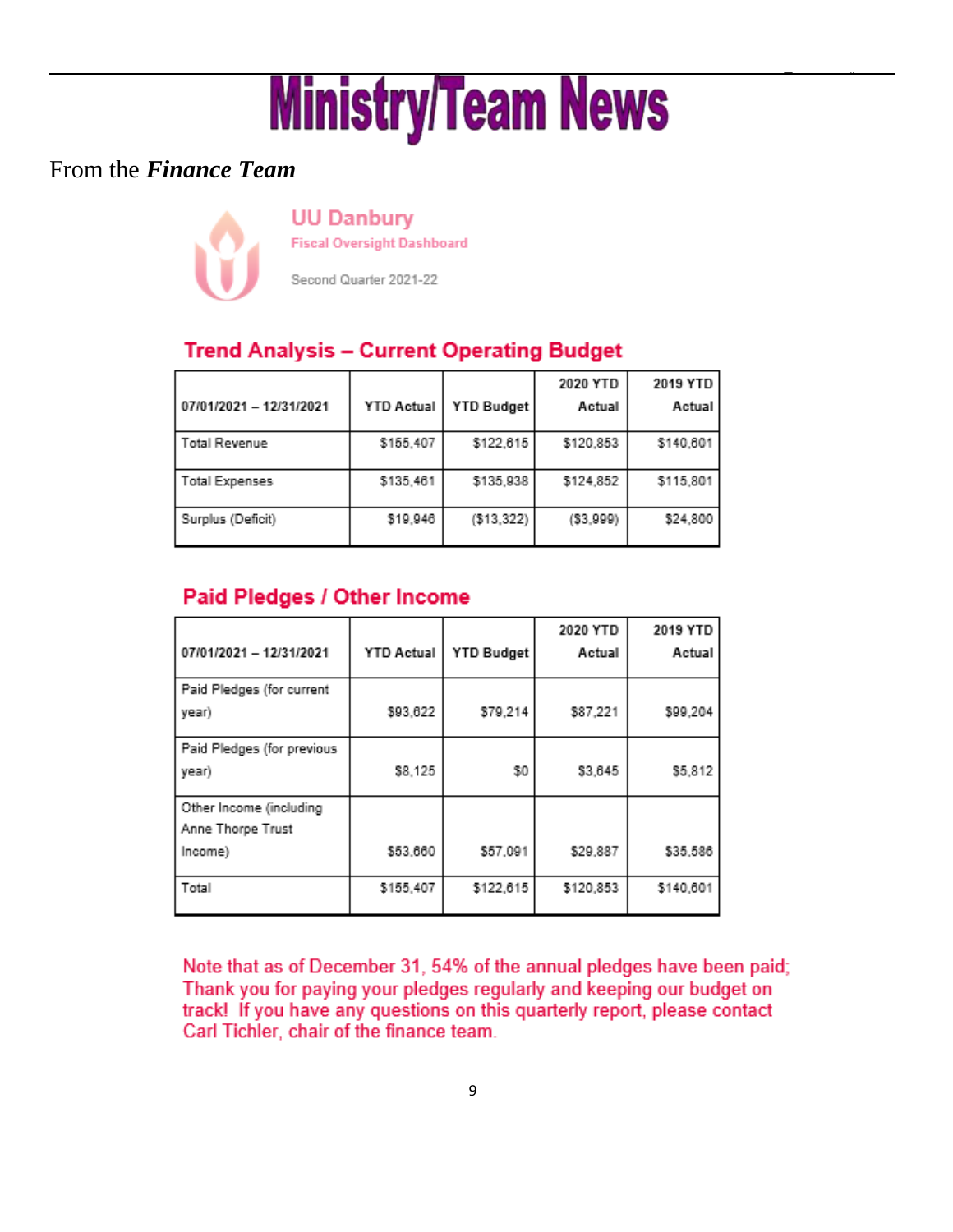# From the *Caring Circle Ministry*



From the *Social Action Council* 

**Soup Kitchen Corner by Judy Lacker** 

On Saturday, February 5<sup>th</sup>, some members of Soup Kitchen Team #4 (Team Leader Michele Cousens, Rik **Cousens, Joanne Davidson, Michael Stengle, the Parr family, Bruni Edwards, Yvonne Ruddy-Stein, Ali Haffner, and the Bonansinga/Twombly family)** will be returning to the Dorothy Day Soup Kitchen on Spring Street to help serve take-out meals that were cooked in volunteers' homes as well as bagged sandwiches for lunches and breakfasts, (to be delivered to the Super 8 homeless shelter), also prepared in volunteers' homes as well as through donations. Unfortunately, we are not yet able to serve the guests a meal inside because of the Covid pandemic.

You can also help feed our neighbors with a gift card in any amount from any local supermarket. In addition, you can still continue to make food donations to the Daily Bread Food Pantry (25 West Street - entrance off Terrace Place). Donations are accepted on Mondays between 11 am and 2 pm and on Fridays between 8:30 am and 11:30 am. Lynn Taborsak has also been scheduling the sandwich donations so we have just the right amount each day at Dorothy Day Soup Kitchen. If you are interested in making sandwiches, please email her at **[ddhhsandwiches@gmail.com](mailto:ddhhsandwiches@gmail.com)**. We can all be an important part of the fight to end hunger in our community!

# **The 8th Principle Action Group**

The 8<sup>th</sup> Principle Action Group meets on the first Tuesday of each month at 7:00 p.m. Join us online February 1<sup>st</sup> as we look for ways to "accountably dismantle racism and other oppressions in ourselves and our institutions" so we can build a diverse, multicultural Beloved Community. Contact **Margaret Henderson** for more information.

Note: Mark your calendar now for the March meeting on March 1!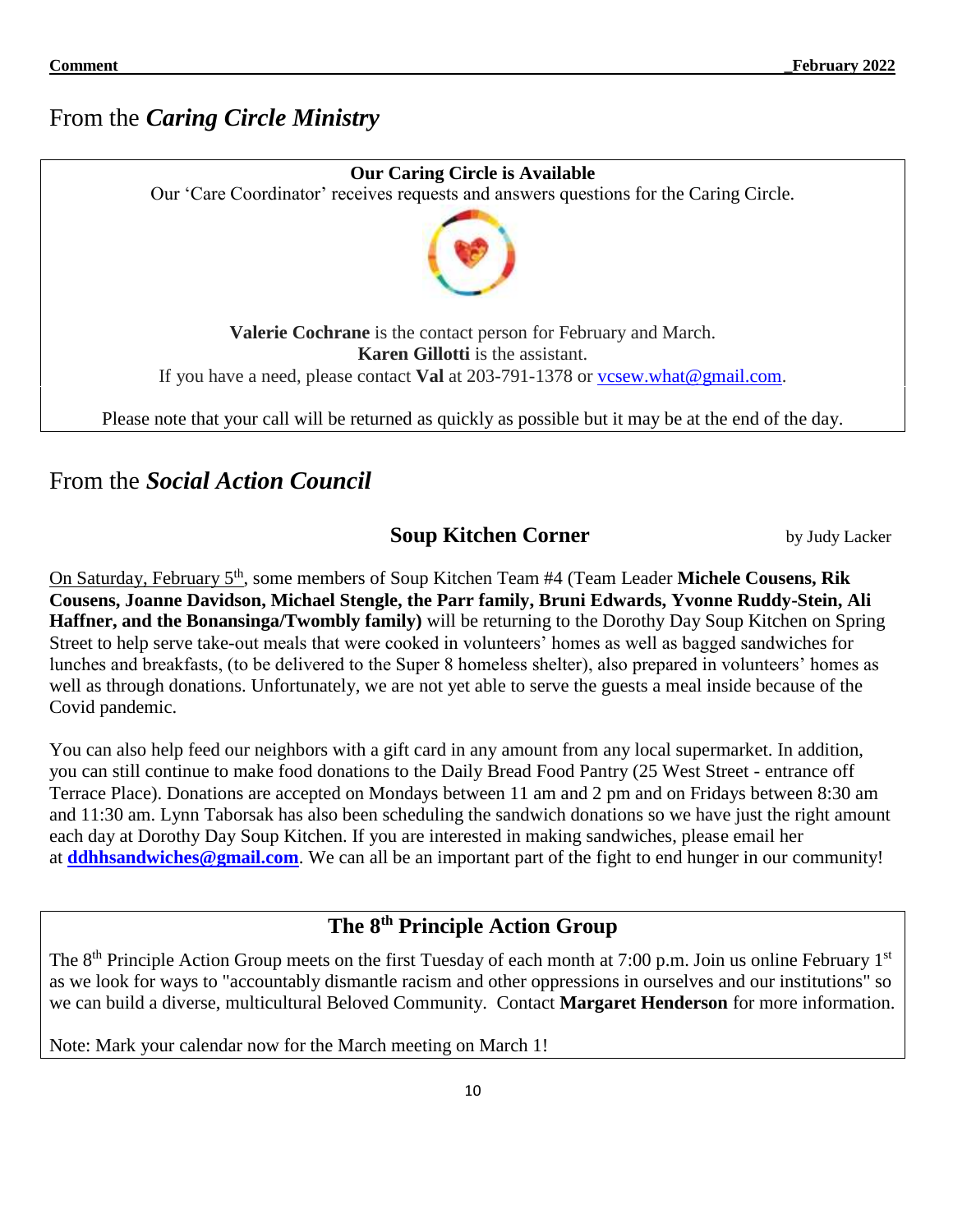#### **The following message was created by Joe Gilotti and Gary Mummert and has been endorsed by the UUCD Social Action Council since it works to dismantle oppression as required by our 8th Principle.**

Please join us in an effort to support the passage of the John Lewis Voting Rights Act in the United States Senate. This legislation will come up for a vote in a matter of weeks, and it is in grave danger of being defeated. President Biden has stated, "All those who instigated and supported ... the attack on the Capitol on January 6th are holding a dagger to the throat of democracy. We could lose this treasure of a long-standing democracy and true form of honest representative government." Now is the time to get moving and make our voices heard.

Join us **in front of the Danbury War Memorial** at South Street and Memorial Drive for this one-hour vigil. We plan to meet **every Saturday** from now until the John Lewis Voting Rights Act and other voting rights bills have been voted upon by the Congress.

Dress warm, wear your boots, bring a folding chair and a hot drink. The intent of this gathering is simply to inform voters and send a formidable message to the United States Senate. Bring your own home-made sign, create your own message, with large letters (the bigger the better!). A few examples might be

- SAVE DEMOCRACY, E-MAIL CONGRESS NOW
- PASS THE JOHN LEWIS ACT
- HONOR VOTING FOR ALL DON'T TAKE AWAY VOTING RIGHTS
- THE CONSTITUTION STATE SUPPORTS THE CONSTITUTION
- WE WANT TRUE SELF-GOVERNING FOR ALL

We are facing a potential crisis. There is no time for wishing and hoping that everything will work out fine, no time to depend on others. Stand up and be heard before it's too late, and before we all have deep regrets due to lack of action.

**All UU members and friends must let Joe Gillotti or Garry Mummert, know in advance, by phone or email, if you are planning to attend the one-hour vigil at Rogers Park on Saturday between 11:00 am and 12:00 pm.** When the head count reaches a certain level, the City of Danbury requires written notification.

# From the *Nominating Team*

The Nominating Committee is beginning its work of identifying candidates to serve on the Board of Trustees and on the Nominating Committee for terms that begin July 1, 2022. A number of positions are opening up. Anyone who is interested in exploring the possibility of serving on the Board or Nominating Committee should contact a member of the Nominating Committee.

Yvonne Ruddy-Stein, Chair [ruddystein@sbcglobal.net](mailto:ruddystein@sbcglobal.net) Jane Leff [CTdemfem22@gmail.com](mailto:CTdemfem22@gmail.com) Bob Bollinger [bbollingerx@gmail.com](mailto:bbollingerx@gmail.com)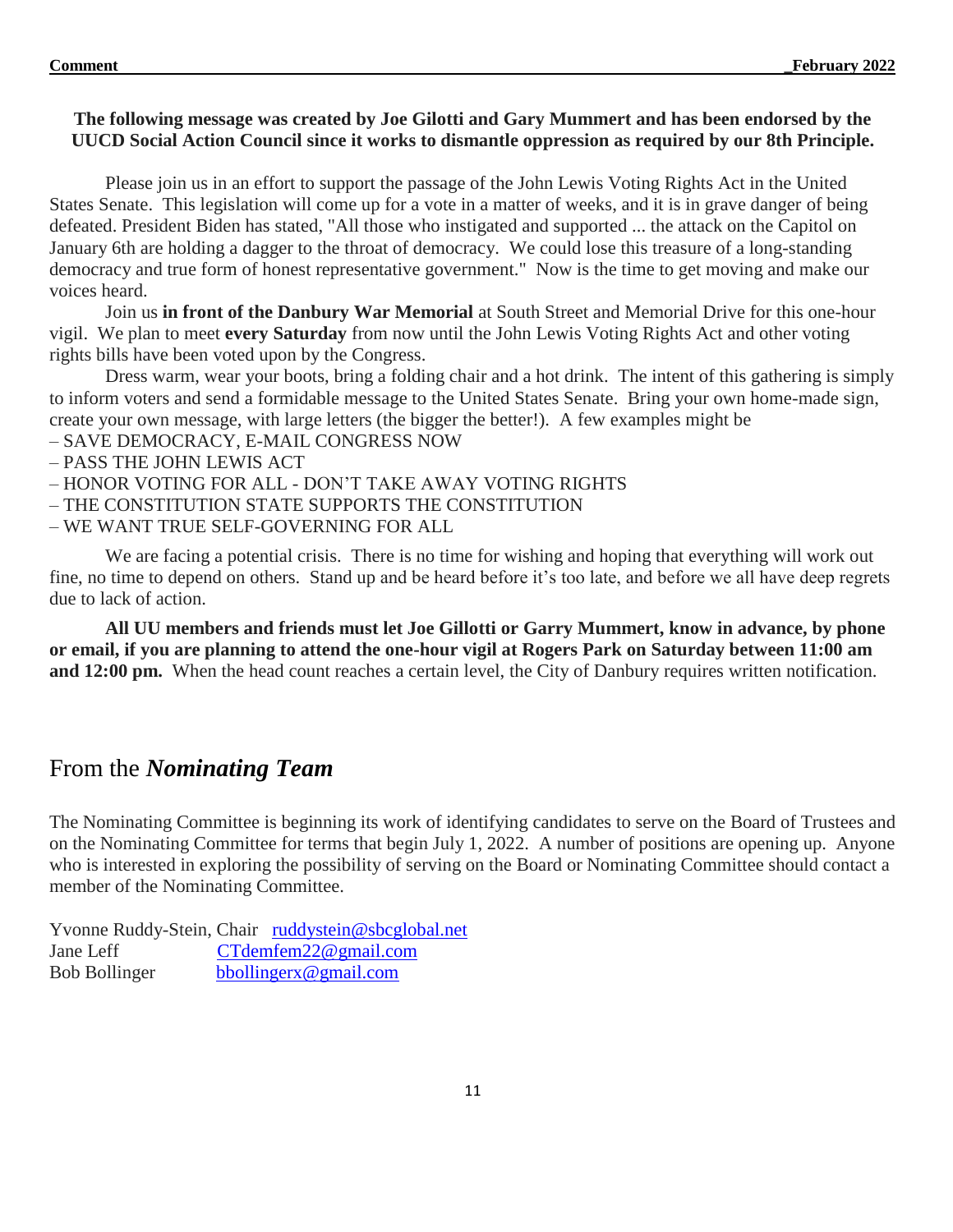# **Upcoming Events**



**UUCD Men Conversing over Coffee** meets on the second Wednesday of each month. Our next meeting is on Wednesday, February  $9<sup>th</sup>$  at 9:30 a.m. at UUCD in the Fellowship Hall Lower Level. For more information contact **Gary Mummert** or **Joe Gillotti**.

## **Women On Our Own**

This group is for women who are living on their own. Our circumstances will be similar, but different, and we will be talking about what works well, what is lacking, and so on. We meet on the 2<sup>nd</sup> and 4<sup>th</sup> Tuesdays at 3:00 p.m. February meeting dates are the  $8<sup>th</sup>$  and  $22<sup>nd</sup>$ . All those who identify as women, are UUCD members or friends, and are living on your own are welcome to join us. We hope to see you. Bring your ideas. Contact **Jane Leff** for more information and the Zoom links**.**



The **Conversations book group** will meet via Zoom at 7:00 p.m. on Thursday, February 17th. The next book we'll be discussing is **LIGHTS OUT - Pride, Delusion, and the Fall of General Electric** by Thomas Gryta and Ted Mann. According to the Wall Street Journaal, this is the definitive story of an American business powerhouse losing its way. If you've ever worked for GE, owned stock in the company, or was a customer or vendor, you'll find this scathing comparison of its leaders and their practices will grab your interest. This is especially true if you owned stock in GE and lost money. **Lights Out** is a readable and deeply reported account of the disintegration of one of the most iconic firms in America. Call or email **Mary Ann Kulla** if you're planning to join in.



It's coming! UUCD will celebrate our 200<sup>th</sup> birthday in 2022. If you'd like to be part of planning and have ideas as to how we can celebrate and spread the word about UUCD, come and join the 200th Anniversary Ministry. Contact **Gale Alexander.**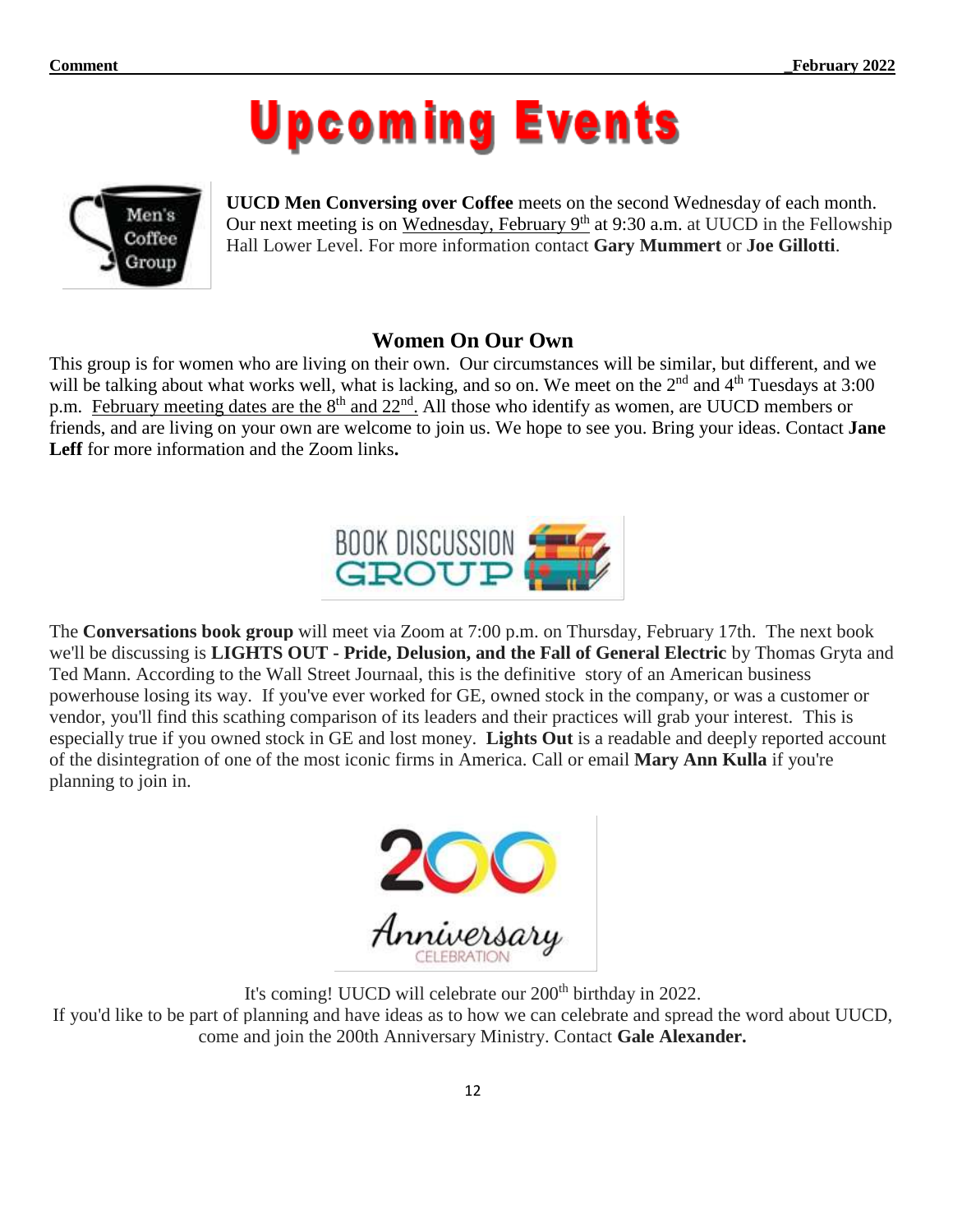

Interfaith AIDS Ministry (IAM) of Greater Danbury, Inc., would like to thank you from the bottom of our hearts for donating to the Adopt a Family program this past holiday season. Because of your generosity and kindness we were able to bring such joy to our clients during this very special time of year. The donations we received from you were so kind and thoughtful. Our clients have expressed their gratitude and appreciation on how these donations have made a difference for them.

IAM was established in 1989 and then instituted The Living Pantry in 1995 to meet the special nutritional needs of those living with HIV disease. We have a nutritionist on staff offering assessments, education and guidance to our pantry recipients. The Living Pantry distributes meats, fish, fresh produce, dairy items, bakery products, nonperishable food items and personal care items, while educating our clients living with HIV/AIDS and their families.

We thank you for improving the lives of those we serve and we wish you a beautiful happy,

healthy New Year, full of joy and good health! If we can be of any assistance or address any questions or concerns you might have, please do not hesitate to call 203-748-4077.

With warmest regards,

lemente.

Lucy *O*ementi **Executive Director** iamlucyc@sbcglobal.net

Theresa Barbara Director of Operations iamtheresab@yahoo.com